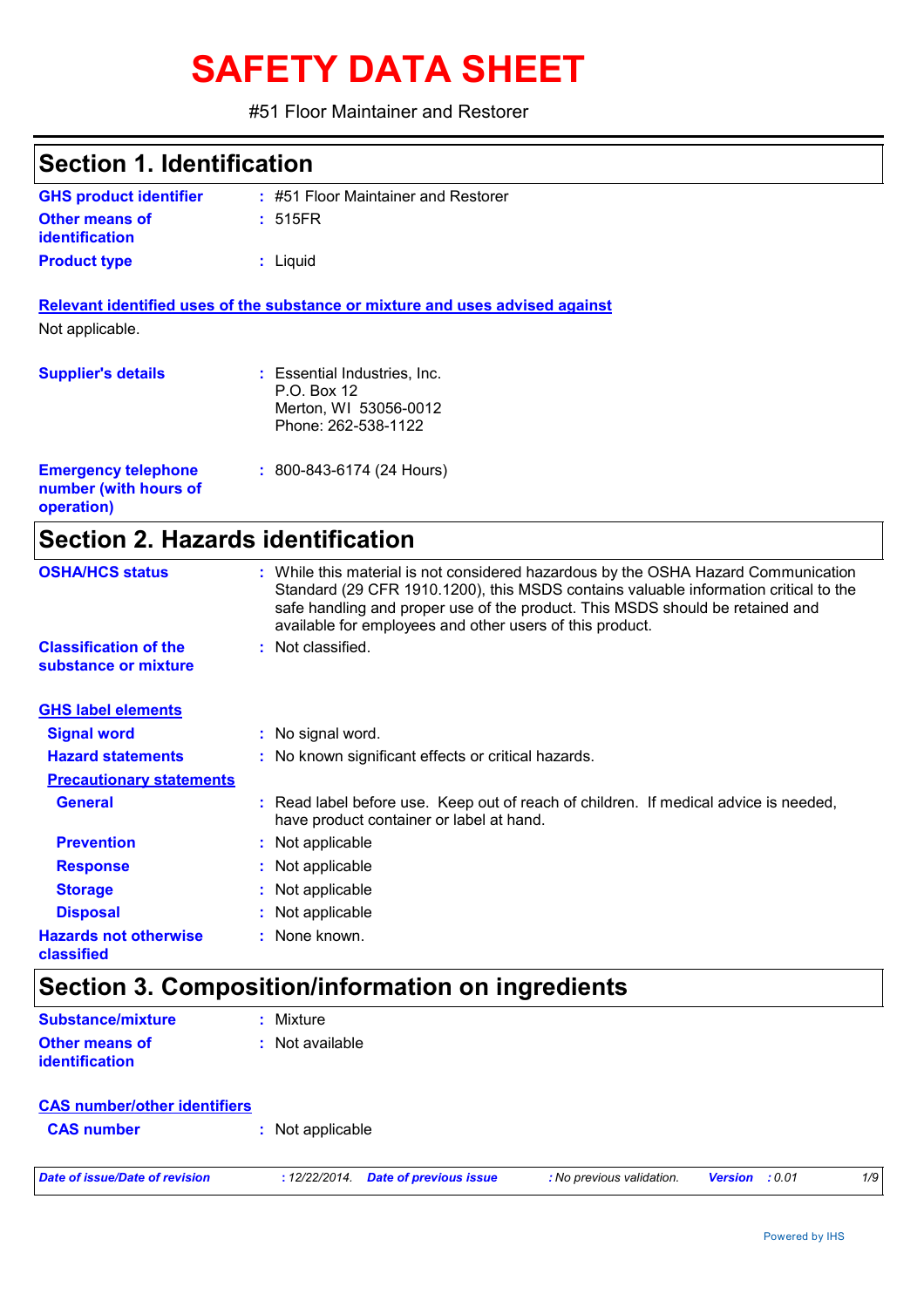### **Section 3. Composition/information on ingredients**

#### **Product code :** 515FR

Any concentration shown as a range is to protect confidentiality or is due to batch variation.

**There are no ingredients present which, within the current knowledge of the supplier and in the concentrations applicable, are classified as hazardous to health or the environment and hence require reporting in this section. Occupational exposure limits, if available, are listed in Section 8.**

### **Section 4. First aid measures**

#### **Description of necessary first aid measures**

| Eye contact         | : Immediately flush eyes with plenty of water, occasionally lifting the upper and lower<br>eyelids. Check for and remove any contact lenses. Get medical attention if irritation<br>occurs.                                                                                                                                                            |
|---------------------|--------------------------------------------------------------------------------------------------------------------------------------------------------------------------------------------------------------------------------------------------------------------------------------------------------------------------------------------------------|
| <b>Inhalation</b>   | : Remove victim to fresh air and keep at rest in a position comfortable for breathing. Get<br>medical attention if symptoms occur.                                                                                                                                                                                                                     |
| <b>Skin contact</b> | : Flush contaminated skin with plenty of water. Remove contaminated clothing and<br>shoes. Get medical attention if symptoms occur.                                                                                                                                                                                                                    |
| <b>Ingestion</b>    | : Wash out mouth with water. Remove victim to fresh air and keep at rest in a position<br>comfortable for breathing. If material has been swallowed and the exposed person is<br>conscious, give small quantities of water to drink. Do not induce vomiting unless<br>directed to do so by medical personnel. Get medical attention if symptoms occur. |

| Most important symptoms/effects, acute and delayed |                                                                                                                                |
|----------------------------------------------------|--------------------------------------------------------------------------------------------------------------------------------|
| <b>Potential acute health effects</b>              |                                                                                                                                |
| <b>Eye contact</b>                                 | : No known significant effects or critical hazards.                                                                            |
| <b>Inhalation</b>                                  | : No known significant effects or critical hazards.                                                                            |
| <b>Skin contact</b>                                | : No known significant effects or critical hazards.                                                                            |
| <b>Ingestion</b>                                   | : No known significant effects or critical hazards.                                                                            |
| <b>Over-exposure signs/symptoms</b>                |                                                                                                                                |
| Eye contact                                        | : No specific data.                                                                                                            |
| <b>Inhalation</b>                                  | : No specific data.                                                                                                            |
| <b>Skin contact</b>                                | : No specific data.                                                                                                            |
| <b>Ingestion</b>                                   | : No specific data.                                                                                                            |
|                                                    |                                                                                                                                |
|                                                    | <b>Indication of immediate medical attention and special treatment needed, if necessary</b>                                    |
| <b>Notes to physician</b>                          | : Treat symptomatically. Contact poison treatment specialist immediately if large<br>quantities have been ingested or inhaled. |
| <b>Specific treatments</b>                         | : No specific treatment.                                                                                                       |
| <b>Protection of first-aiders</b>                  | : No action shall be taken involving any personal risk or without suitable training.                                           |

#### **See toxicological information (Section 11)**

### **Section 5. Fire-fighting measures**

| <b>Extinguishing media</b>             |                                                                 |
|----------------------------------------|-----------------------------------------------------------------|
| <b>Suitable extinguishing</b><br>media | : Use an extinguishing agent suitable for the surrounding fire. |
| Unsuitable extinguishing<br>media      | : None known.                                                   |

| Date of issue/Date of revision | : 12/22/2014. Date of previous issue | : No previous validation. | <b>Version</b> : 0.01 |  |
|--------------------------------|--------------------------------------|---------------------------|-----------------------|--|
|--------------------------------|--------------------------------------|---------------------------|-----------------------|--|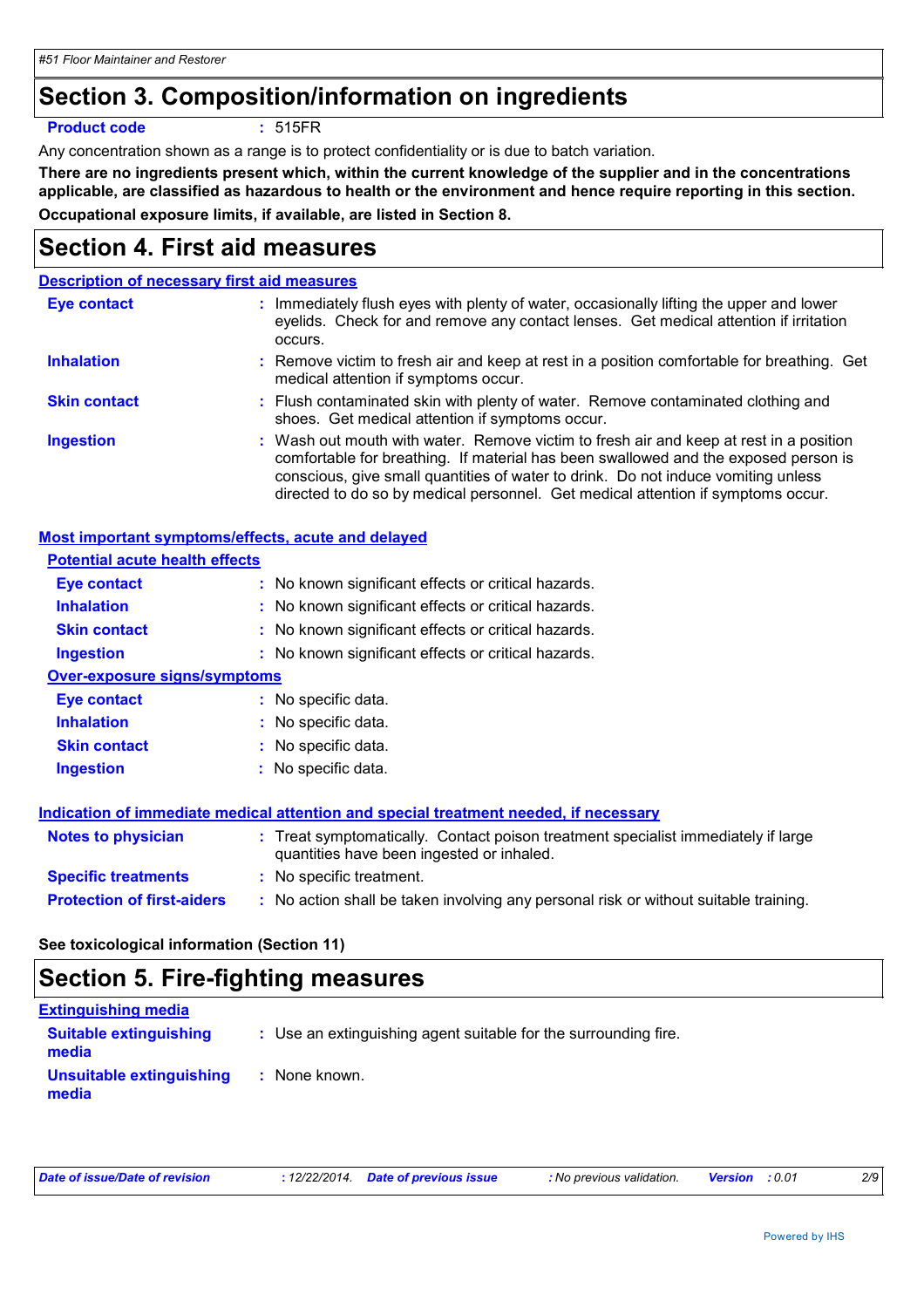# **Section 5. Fire-fighting measures**

| <b>Specific hazards arising</b><br>from the chemical     | : In a fire or if heated, a pressure increase will occur and the container may burst.                                                                                                               |
|----------------------------------------------------------|-----------------------------------------------------------------------------------------------------------------------------------------------------------------------------------------------------|
| <b>Hazardous thermal</b><br>decomposition products       | : No specific data.                                                                                                                                                                                 |
| <b>Special protective actions</b><br>for fire-fighters   | : Promptly isolate the scene by removing all persons from the vicinity of the incident if<br>there is a fire. No action shall be taken involving any personal risk or without suitable<br>training. |
| <b>Special protective</b><br>equipment for fire-fighters | : Fire-fighters should wear appropriate protective equipment and self-contained breathing<br>apparatus (SCBA) with a full face-piece operated in positive pressure mode.                            |

### **Section 6. Accidental release measures**

| <b>Personal precautions, protective equipment and emergency procedures</b>                       |                       |                                                                                                                                                                                                                                                                                                                                                                                                                                                                                                                                          |
|--------------------------------------------------------------------------------------------------|-----------------------|------------------------------------------------------------------------------------------------------------------------------------------------------------------------------------------------------------------------------------------------------------------------------------------------------------------------------------------------------------------------------------------------------------------------------------------------------------------------------------------------------------------------------------------|
| For non-emergency<br>personnel                                                                   | protective equipment. | : No action shall be taken involving any personal risk or without suitable training.<br>Evacuate surrounding areas. Keep unnecessary and unprotected personnel from<br>entering. Do not touch or walk through spilled material. Put on appropriate personal                                                                                                                                                                                                                                                                              |
| For emergency responders                                                                         | emergency personnel". | : If specialised clothing is required to deal with the spillage, take note of any information<br>in Section 8 on suitable and unsuitable materials. See also the information in "For non-                                                                                                                                                                                                                                                                                                                                                |
| <b>Environmental precautions</b><br><b>Methods and materials for containment and cleaning up</b> |                       | : Avoid dispersal of spilled material and runoff and contact with soil, waterways, drains<br>and sewers. Inform the relevant authorities if the product has caused environmental<br>pollution (sewers, waterways, soil or air).                                                                                                                                                                                                                                                                                                          |
|                                                                                                  |                       |                                                                                                                                                                                                                                                                                                                                                                                                                                                                                                                                          |
| <b>Small spill</b>                                                                               | disposal contractor.  | : Stop leak if without risk. Move containers from spill area. Dilute with water and mop up<br>if water-soluble. Alternatively, or if water-insoluble, absorb with an inert dry material and<br>place in an appropriate waste disposal container. Dispose of via a licensed waste                                                                                                                                                                                                                                                         |
| <b>Large spill</b>                                                                               |                       | : Stop leak if without risk. Move containers from spill area. Prevent entry into sewers,<br>water courses, basements or confined areas. Wash spillages into an effluent treatment<br>plant or proceed as follows. Contain and collect spillage with non-combustible,<br>absorbent material e.g. sand, earth, vermiculite or diatomaceous earth and place in<br>container for disposal according to local regulations (see Section 13). Dispose of via a<br>licensed waste disposal contractor. Note: see Section 1 for emergency contact |

# **Section 7. Handling and storage**

| <b>Precautions for safe handling</b>                                             |                                                                                                                                                                                                                                                                                                                                                                                                                                                                                            |  |  |
|----------------------------------------------------------------------------------|--------------------------------------------------------------------------------------------------------------------------------------------------------------------------------------------------------------------------------------------------------------------------------------------------------------------------------------------------------------------------------------------------------------------------------------------------------------------------------------------|--|--|
| <b>Protective measures</b>                                                       | : Put on appropriate personal protective equipment (see Section 8).                                                                                                                                                                                                                                                                                                                                                                                                                        |  |  |
| <b>Advice on general</b><br>occupational hygiene                                 | : Eating, drinking and smoking should be prohibited in areas where this material is<br>handled, stored and processed. Workers should wash hands and face before eating,<br>drinking and smoking. Remove contaminated clothing and protective equipment before<br>entering eating areas. See also Section 8 for additional information on hygiene<br>measures.                                                                                                                              |  |  |
| <b>Conditions for safe storage,</b><br>including any<br><b>incompatibilities</b> | Store in accordance with local regulations. Store in original container protected from<br>direct sunlight in a dry, cool and well-ventilated area, away from incompatible materials<br>and food and drink. Keep container tightly closed and sealed until ready for use.<br>Containers that have been opened must be carefully resealed and kept upright to<br>prevent leakage. Do not store in unlabeled containers. Use appropriate containment to<br>avoid environmental contamination. |  |  |
| Date of issue/Date of revision                                                   | 3/9<br><b>Date of previous issue</b><br>: 12/22/2014.<br>: No previous validation.<br>: 0.01<br><b>Version</b>                                                                                                                                                                                                                                                                                                                                                                             |  |  |

information and Section 13 for waste disposal.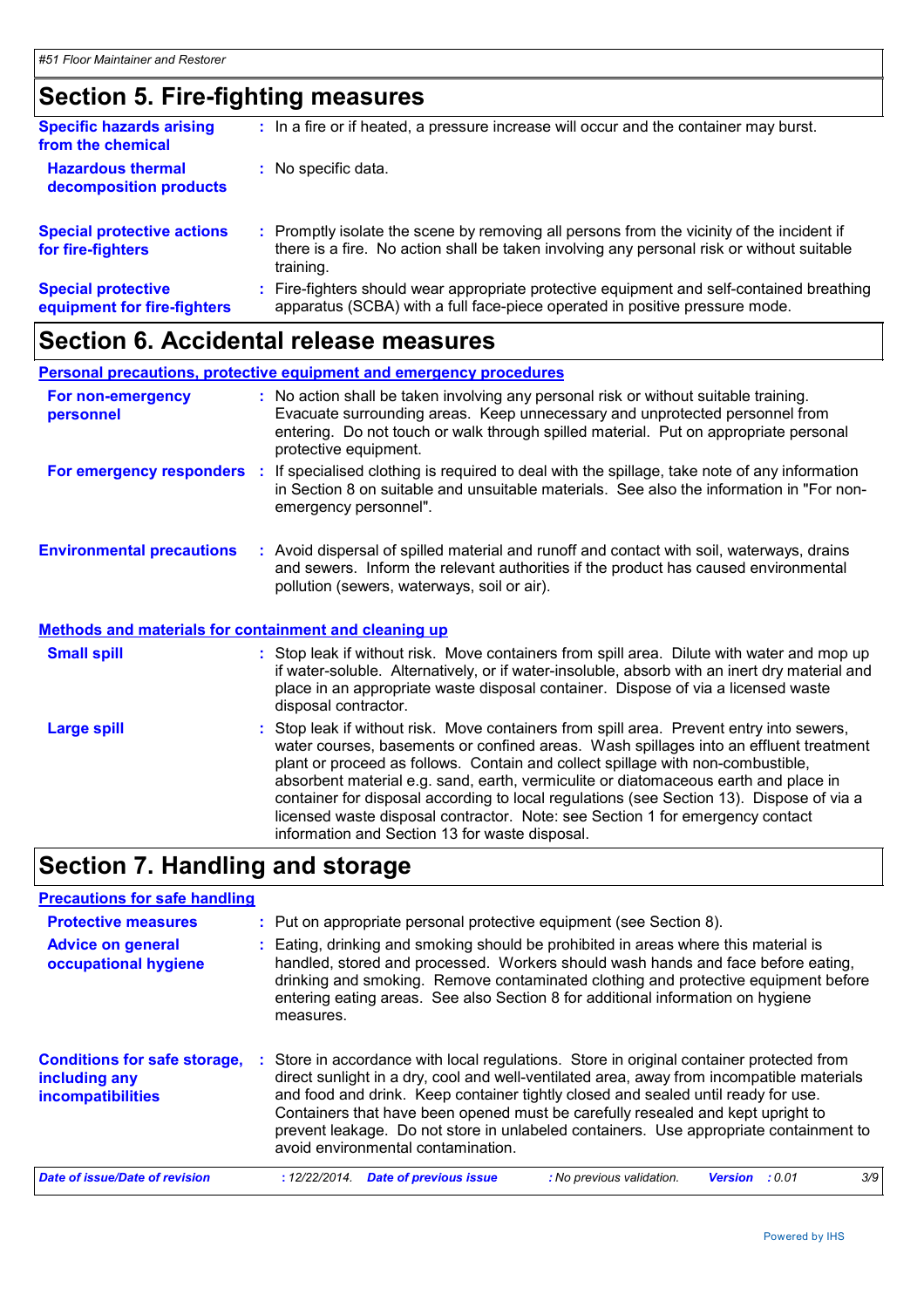# **Section 8. Exposure controls/personal protection**

#### **Control parameters**

#### **Occupational exposure limits**

None.

| <b>Appropriate engineering</b><br>controls | : Good general ventilation should be sufficient to control worker exposure to airborne<br>contaminants.                                                                                                                                                                                                                                                                                           |  |  |
|--------------------------------------------|---------------------------------------------------------------------------------------------------------------------------------------------------------------------------------------------------------------------------------------------------------------------------------------------------------------------------------------------------------------------------------------------------|--|--|
| <b>Environmental exposure</b><br>controls  | : Emissions from ventilation or work process equipment should be checked to ensure<br>they comply with the requirements of environmental protection legislation. In some<br>cases, fume scrubbers, filters or engineering modifications to the process equipment<br>will be necessary to reduce emissions to acceptable levels.                                                                   |  |  |
| <b>Individual protection measures</b>      |                                                                                                                                                                                                                                                                                                                                                                                                   |  |  |
| <b>Hygiene measures</b>                    | : Wash hands, forearms and face thoroughly after handling chemical products, before<br>eating, smoking and using the lavatory and at the end of the working period.<br>Appropriate techniques should be used to remove potentially contaminated clothing.<br>Wash contaminated clothing before reusing. Ensure that eyewash stations and safety<br>showers are close to the workstation location. |  |  |
| <b>Eye/face protection</b>                 | : Safety eyewear complying with an approved standard should be used when a risk<br>assessment indicates this is necessary to avoid exposure to liquid splashes, mists,<br>gases or dusts. If contact is possible, the following protection should be worn, unless<br>the assessment indicates a higher degree of protection: safety glasses with side-<br>shields.                                |  |  |
| <b>Skin protection</b>                     |                                                                                                                                                                                                                                                                                                                                                                                                   |  |  |
| <b>Hand protection</b>                     | : Chemical-resistant, impervious gloves complying with an approved standard should be<br>worn at all times when handling chemical products if a risk assessment indicates this is<br>necessary.                                                                                                                                                                                                   |  |  |
| <b>Body protection</b>                     | : Personal protective equipment for the body should be selected based on the task being<br>performed and the risks involved and should be approved by a specialist before<br>handling this product.                                                                                                                                                                                               |  |  |
| <b>Other skin protection</b>               | : Appropriate footwear and any additional skin protection measures should be selected<br>based on the task being performed and the risks involved and should be approved by a<br>specialist before handling this product.                                                                                                                                                                         |  |  |
| <b>Respiratory protection</b>              | : Use a properly fitted, air-purifying or air-fed respirator complying with an approved<br>standard if a risk assessment indicates this is necessary. Respirator selection must be<br>based on known or anticipated exposure levels, the hazards of the product and the safe<br>working limits of the selected respirator.                                                                        |  |  |

# **Section 9. Physical and chemical properties**

| <b>Appearance</b>                |                                                       |
|----------------------------------|-------------------------------------------------------|
| <b>Physical state</b>            | : Liquid                                              |
| <b>Color</b>                     | $:$ Pink                                              |
| Odor                             | : Citrus                                              |
| <b>Odor threshold</b>            | $\cdot$ Not available                                 |
| рH                               | $: 8.5 \text{ to } 9.5$                               |
| <b>Melting point</b>             | : $0^{\circ}$ C (32 $^{\circ}$ F)                     |
| <b>Boiling point</b>             | : $100^{\circ}$ C (212 $^{\circ}$ F)                  |
| <b>Flash point</b>               | : Closed cup: $>93.334^{\circ}$ C ( $>200^{\circ}$ F) |
| <b>Evaporation rate</b>          | : Not available                                       |
| <b>Flammability (solid, gas)</b> | $:$ Not available                                     |

|  | Date of issue/Date of revision |  |
|--|--------------------------------|--|
|--|--------------------------------|--|

*Date of issue/Date of revision* **:** *12/22/2014. Date of previous issue : No previous validation. Version : 0.01 4/9*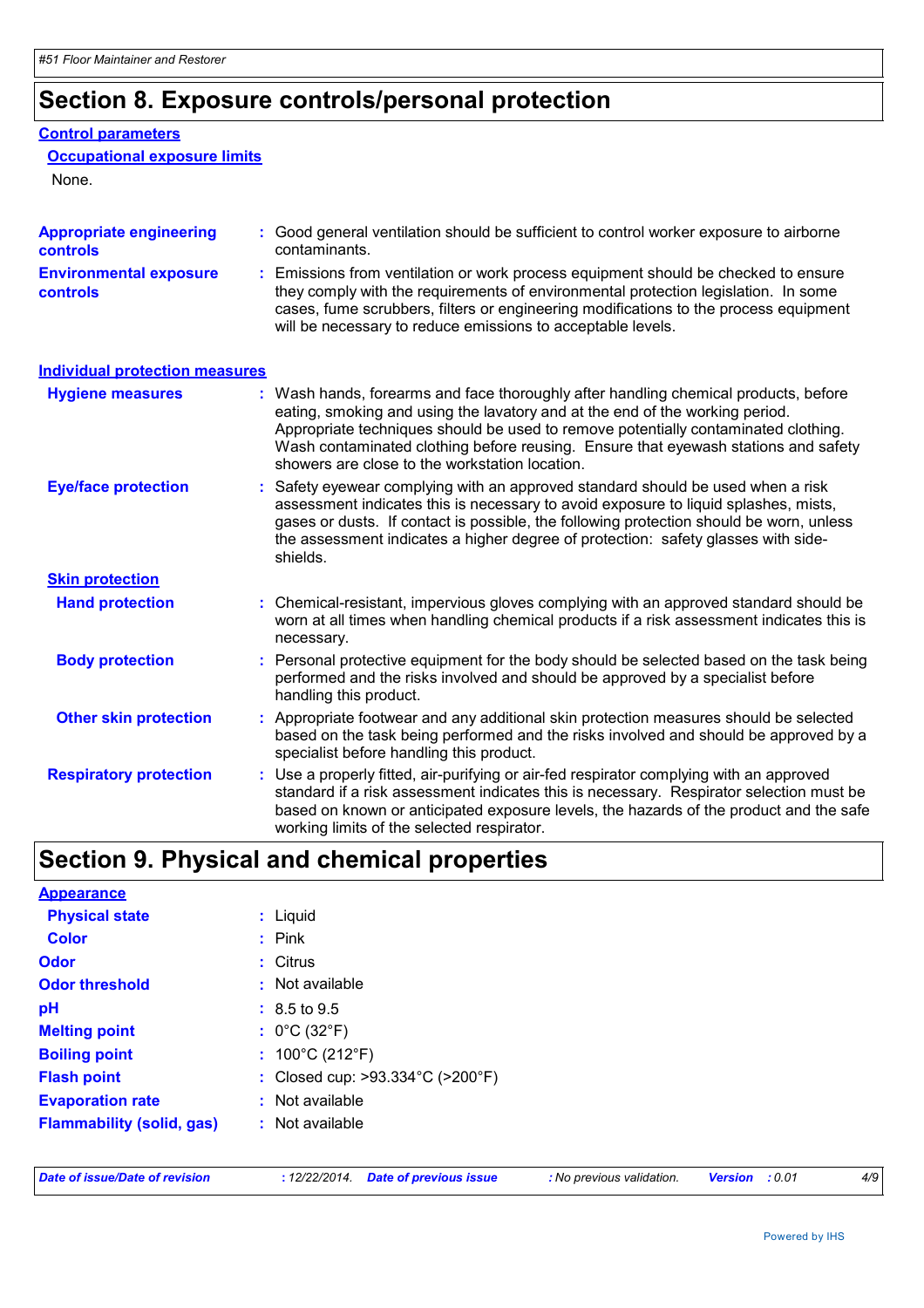# **Section 9. Physical and chemical properties**

| Lower and upper explosive<br>(flammable) limits   | : Not available                                                                                                                                 |
|---------------------------------------------------|-------------------------------------------------------------------------------------------------------------------------------------------------|
| <b>Vapor pressure</b>                             | $:$ <4 kPa (<30 mm Hg) [room temperature]                                                                                                       |
| <b>Vapor density</b>                              | : $<$ 1 [Air = 1]                                                                                                                               |
| <b>Specific gravity</b>                           | $: 1$ g/cm <sup>3</sup>                                                                                                                         |
| <b>Solubility</b>                                 | : Not available                                                                                                                                 |
|                                                   |                                                                                                                                                 |
| <b>Partition coefficient: n-</b><br>octanol/water | $:$ Not available                                                                                                                               |
| <b>Auto-ignition temperature</b>                  | $:$ Not available                                                                                                                               |
| <b>Viscosity</b>                                  | : Not available                                                                                                                                 |
| <b>VOC content</b>                                | $: 1\%$                                                                                                                                         |
|                                                   | VOCs are calculated following the requirements under 40 CFR, Part 59, Subpart C for Consumer Products and Subpart D for Architectural Coatings. |

# **Section 10. Stability and reactivity**

| <b>Reactivity</b>                            | : No specific test data related to reactivity available for this product or its ingredients.              |
|----------------------------------------------|-----------------------------------------------------------------------------------------------------------|
| <b>Chemical stability</b>                    | : The product is stable.                                                                                  |
| <b>Possibility of hazardous</b><br>reactions | : Under normal conditions of storage and use, hazardous reactions will not occur.                         |
| <b>Conditions to avoid</b>                   | : No specific data.                                                                                       |
| <b>Incompatible materials</b>                | : No specific data.                                                                                       |
| <b>Hazardous decomposition</b><br>products   | : Under normal conditions of storage and use, hazardous decomposition products should<br>not be produced. |

### **Section 11. Toxicological information**

### **Information on toxicological effects**

**Acute toxicity** Not available.

**Irritation/Corrosion**

Not available.

### **Sensitization**

Not available.

### **Mutagenicity**

Not available.

### **Carcinogenicity**

Not available.

### **Reproductive toxicity**

Not available.

### **Teratogenicity**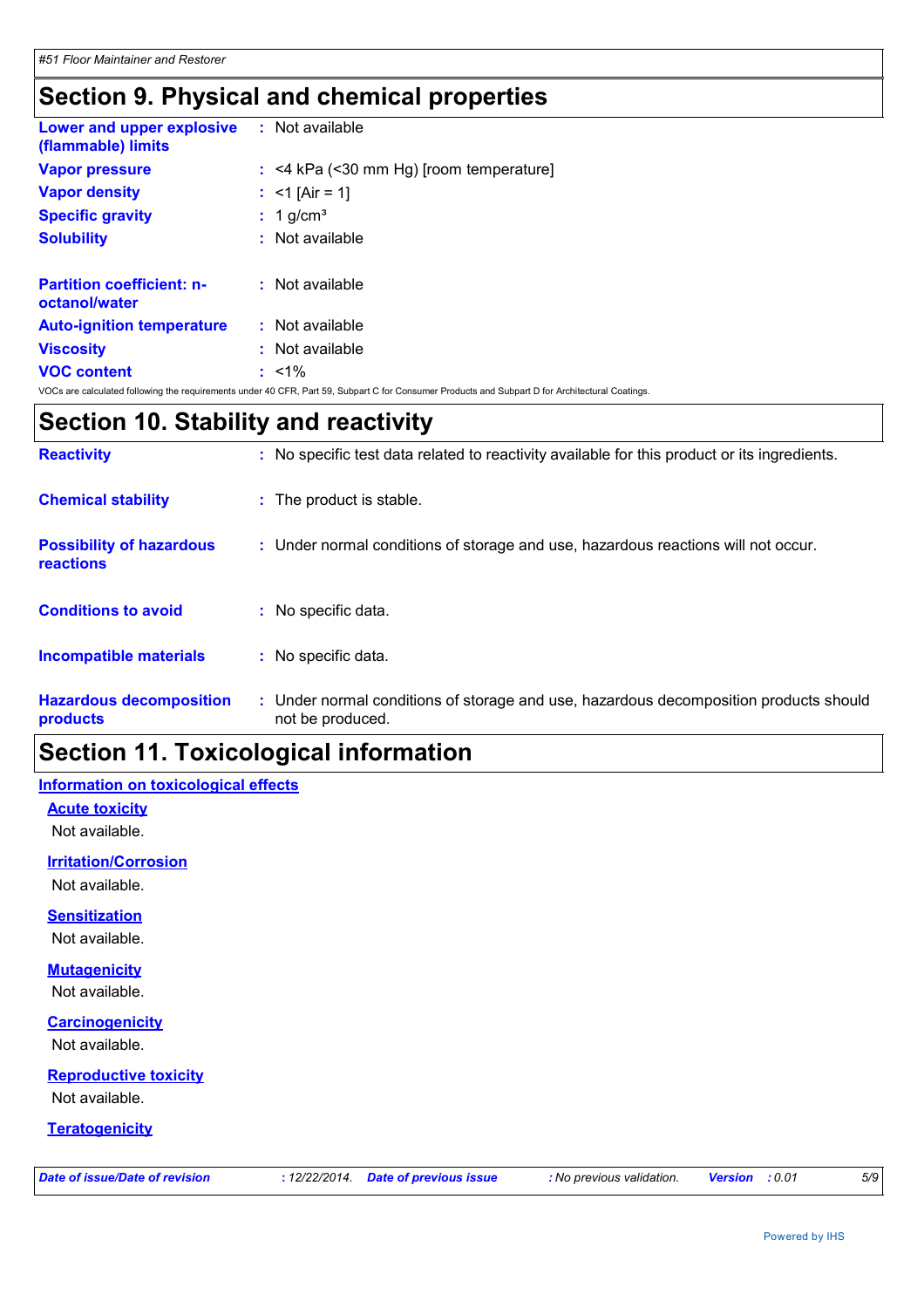# **Section 11. Toxicological information**

Not available.

| <b>Specific target organ toxicity (single exposure)</b> |  |
|---------------------------------------------------------|--|
| Not available.                                          |  |

### **Specific target organ toxicity (repeated exposure)**

Not available.

### **Aspiration hazard**

Not available.

| <b>Information on the likely</b><br>routes of exposure | : Not available                                     |
|--------------------------------------------------------|-----------------------------------------------------|
| <b>Potential acute health effects</b>                  |                                                     |
| <b>Eye contact</b>                                     | : No known significant effects or critical hazards. |
| <b>Inhalation</b>                                      | : No known significant effects or critical hazards. |
| <b>Skin contact</b>                                    | : No known significant effects or critical hazards. |
| <b>Ingestion</b>                                       | : No known significant effects or critical hazards. |

#### **Symptoms related to the physical, chemical and toxicological characteristics**

| <b>Eye contact</b>  | : No specific data. |
|---------------------|---------------------|
| <b>Inhalation</b>   | : No specific data. |
| <b>Skin contact</b> | : No specific data. |
| <b>Ingestion</b>    | : No specific data. |

### **Delayed and immediate effects and also chronic effects from short and long term exposure**

| <b>Short term exposure</b>                       |  |                                                     |  |  |
|--------------------------------------------------|--|-----------------------------------------------------|--|--|
| <b>Potential immediate</b><br>effects            |  | : Not available                                     |  |  |
| <b>Potential delayed effects</b>                 |  | : Not available                                     |  |  |
| <b>Long term exposure</b>                        |  |                                                     |  |  |
| <b>Potential immediate</b><br>effects            |  | : Not available                                     |  |  |
| <b>Potential delayed effects : Not available</b> |  |                                                     |  |  |
| <b>Potential chronic health effects</b>          |  |                                                     |  |  |
| Not available.                                   |  |                                                     |  |  |
| <b>General</b>                                   |  | : No known significant effects or critical hazards. |  |  |
| <b>Carcinogenicity</b>                           |  | : No known significant effects or critical hazards. |  |  |
| <b>Mutagenicity</b>                              |  | : No known significant effects or critical hazards. |  |  |
| <b>Teratogenicity</b>                            |  | : No known significant effects or critical hazards. |  |  |
| <b>Developmental effects</b>                     |  | : No known significant effects or critical hazards. |  |  |
| <b>Fertility effects</b>                         |  | : No known significant effects or critical hazards. |  |  |

#### **Numerical measures of toxicity**

#### Not available. **Acute toxicity estimates**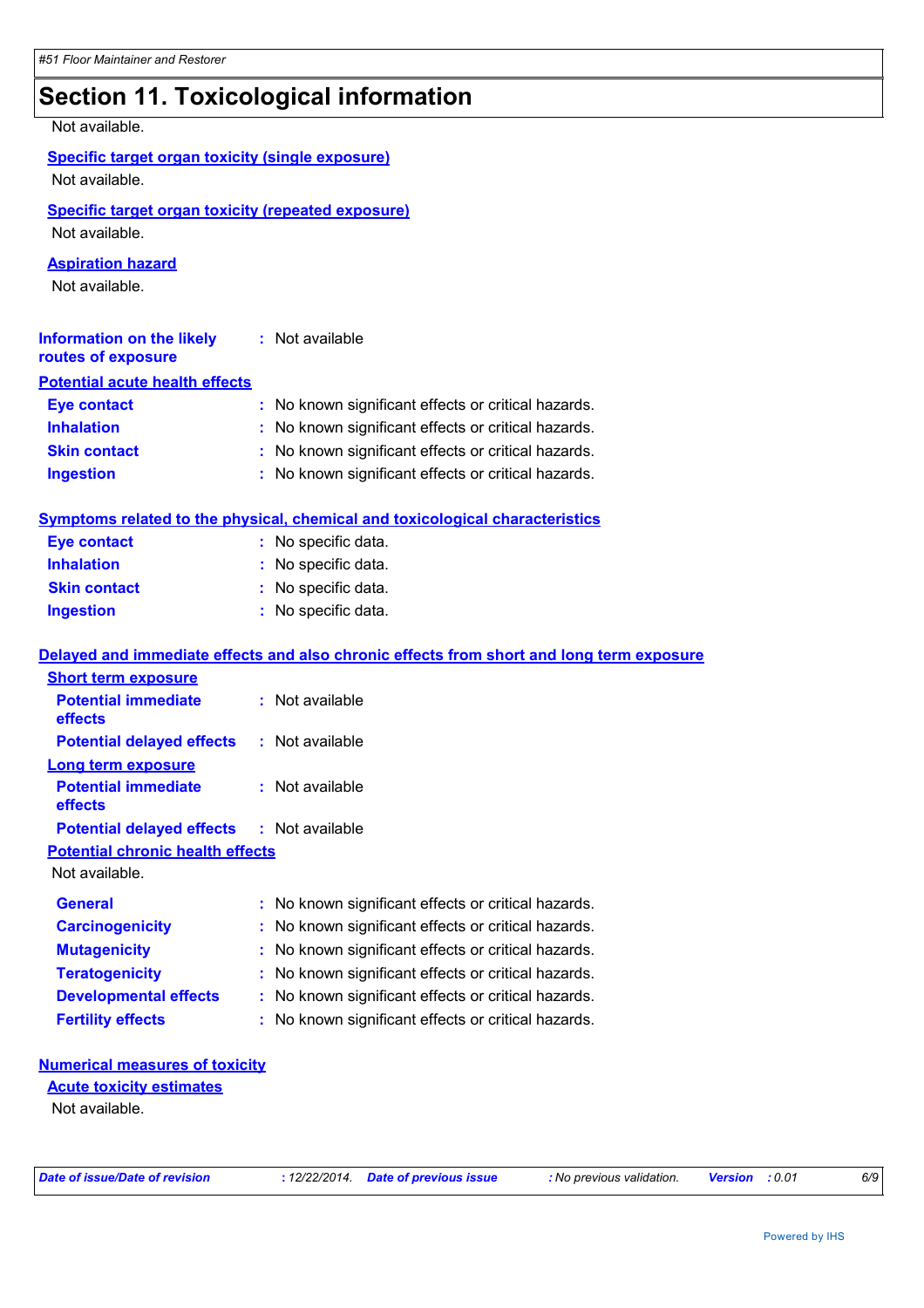### **Section 11. Toxicological information**

### **Section 12. Ecological information**

#### **Toxicity**

Not available.

### **Persistence and degradability**

Not available.

### **Bioaccumulative potential**

Not available.

| <b>Mobility in soil</b>                                       |                 |
|---------------------------------------------------------------|-----------------|
| <b>Soil/water partition</b><br>coefficient (K <sub>oc</sub> ) | : Not available |

**Other adverse effects** : No known significant effects or critical hazards.

| <b>Section 13. Disposal considerations</b> |                                                                                                                                                                                                                                                                                                                                                                                                                                                                                                                                                                                                                                                                                                                                                                                                                                                                                                                            |  |  |
|--------------------------------------------|----------------------------------------------------------------------------------------------------------------------------------------------------------------------------------------------------------------------------------------------------------------------------------------------------------------------------------------------------------------------------------------------------------------------------------------------------------------------------------------------------------------------------------------------------------------------------------------------------------------------------------------------------------------------------------------------------------------------------------------------------------------------------------------------------------------------------------------------------------------------------------------------------------------------------|--|--|
| <b>Disposal methods</b>                    | : The generation of waste should be avoided or minimized wherever possible. Disposal<br>of this product, solutions and any by-products should at all times comply with the<br>requirements of environmental protection and waste disposal legislation and any<br>regional local authority requirements. Dispose of surplus and non-recyclable products<br>via a licensed waste disposal contractor. Waste should not be disposed of untreated to<br>the sewer unless fully compliant with the requirements of all authorities with jurisdiction.<br>Waste packaging should be recycled. Incineration or landfill should only be considered<br>when recycling is not feasible. This material and its container must be disposed of in a<br>safe way. Empty containers or liners may retain some product residues. Avoid<br>dispersal of spilled material and runoff and contact with soil, waterways, drains and<br>sewers. |  |  |

### **Section 14. Transport information**

|                                      | <b>DOT Classification</b> | <b>IMDG</b>   | <b>IATA</b>                  |
|--------------------------------------|---------------------------|---------------|------------------------------|
| <b>UN number</b>                     | Not regulated             | Not regulated | Not regulated                |
| <b>UN proper shipping</b><br>name    | $\overline{\phantom{a}}$  |               | $\blacksquare$               |
| <b>Transport hazard</b><br>class(es) | $\overline{\phantom{a}}$  |               | $\overline{\phantom{0}}$     |
| <b>Packing group</b>                 | $\overline{\phantom{a}}$  |               | $\qquad \qquad \blacksquare$ |
| Environmental<br>hazards             | No.                       | No.           | No.                          |
| <b>Additional</b><br>information     | $\overline{\phantom{0}}$  |               | $\blacksquare$               |

| Date of issue/Date of revision |  | : 12/22/2014. Date of previous issue | : No previous validation. | <b>Version</b> : 0.01 |  |  |
|--------------------------------|--|--------------------------------------|---------------------------|-----------------------|--|--|
|--------------------------------|--|--------------------------------------|---------------------------|-----------------------|--|--|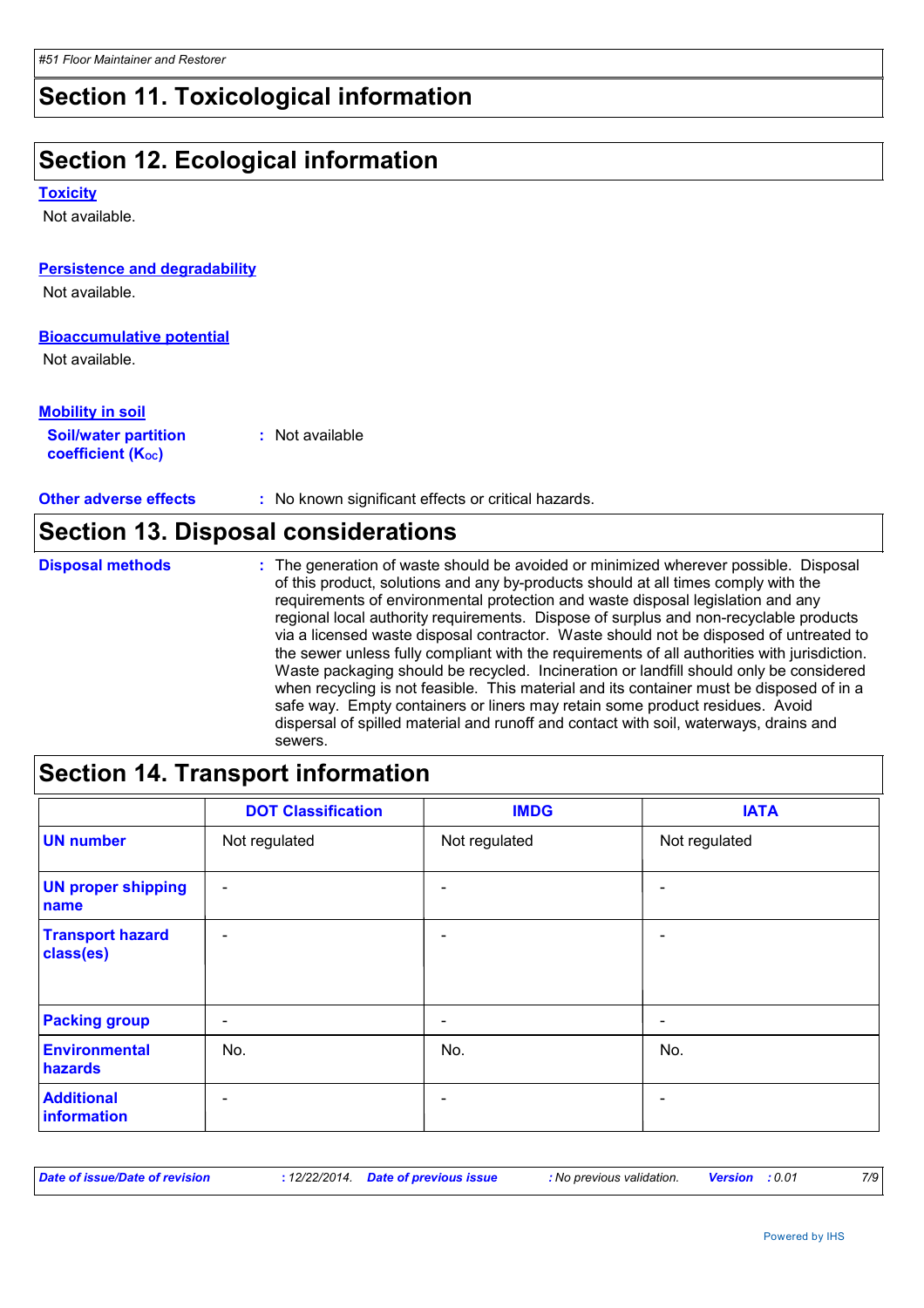### **Section 14. Transport information**

|  | Special precautions for user : Transport within user's premises: always transport in closed containers that are<br>upright and secure. Ensure that persons transporting the product know what to do in the |
|--|------------------------------------------------------------------------------------------------------------------------------------------------------------------------------------------------------------|
|  | event of an accident or spillage.                                                                                                                                                                          |

**Transport in bulk according :** Not available. **to Annex II of MARPOL 73/78 and the IBC Code**

### **Section 15. Regulatory information**

**U.S. Federal regulations : United States inventory (TSCA 8b)**: All components are listed or exempted.

**Clean Air Act Section 112 (b) Hazardous Air Pollutants (HAPs) :** Not listed **SARA 311/312 Classification :** Not applicable **Composition/information on ingredients**

No products were found.

### **State regulations**

#### **California Prop. 65**

**WARNING:** This product contains less than 0.1% of a chemical known to the State of California to cause cancer. **WARNING:** This product contains less than 1% of a chemical known to the State of California to cause birth defects or other reproductive harm.

| <b>Ingredient name</b>                                              | <b>Cancer</b> | <b>Reproductive</b> | No significant risk<br>level | <b>Maximum</b><br>acceptable dosage<br>level |
|---------------------------------------------------------------------|---------------|---------------------|------------------------------|----------------------------------------------|
| N-methyl-2-pyrrolidone                                              | No.           | Yes.                | No.                          | 3200 µg/day<br>(inhalation)                  |
| $ 9-(2-carboxyphenyl)-3,6-bis$<br>(diethylamino)xanthylium chloride | Yes.          | INo.                | No.                          | No.                                          |

#### **International regulations**

**Canada inventory :** All components are listed or exempted.

### **Section 16. Other information**

**Hazardous Material Information System (U.S.A.)**



**Caution: HMIS® ratings are based on a 0-4 rating scale, with 0 representing minimal hazards or risks, and 4 representing significant hazards or risks Although HMIS® ratings are not required on SDSs under 29 CFR 1910. 1200, the preparer may choose to provide them. HMIS® ratings are to be used with a fully implemented HMIS® program. HMIS® is a registered mark of the National Paint & Coatings Association (NPCA). HMIS® materials may be purchased exclusively from J. J. Keller (800) 327-6868.**

**The customer is responsible for determining the PPE code for this material.**

**National Fire Protection Association (U.S.A.)**

| Date of issue/Date of revision | : 12/22/2014  Date of previous issue | : No previous validation. | <b>Version</b> : 0.01 |  |
|--------------------------------|--------------------------------------|---------------------------|-----------------------|--|
|                                |                                      |                           |                       |  |